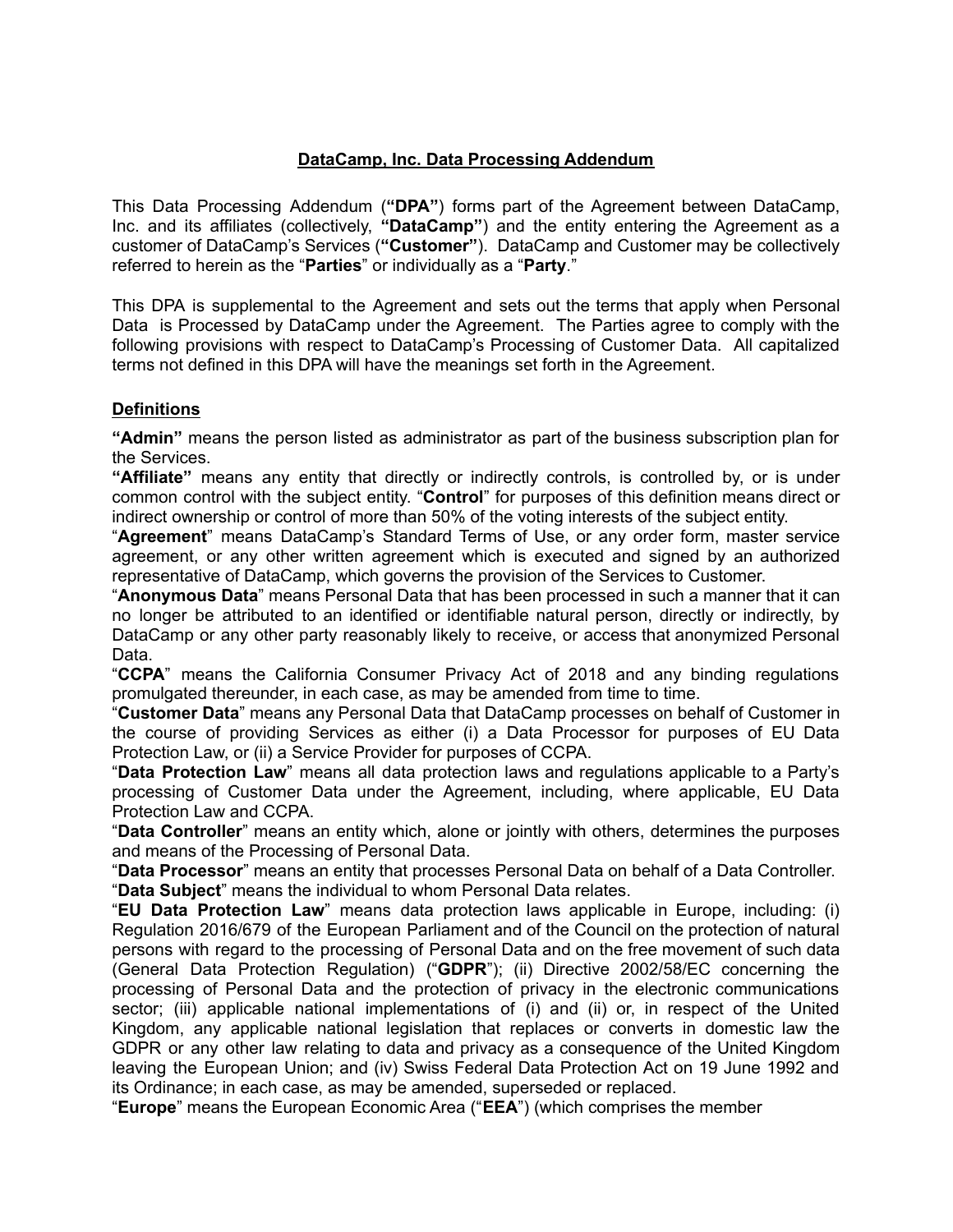states of the European Union, Norway, Iceland and Liechtenstein), the United Kingdom and Switzerland.

"**Personal Data**" means any information relating to an identified or identifiable individual where such information is contained within Customer Data and is afforded protections as personal data, personal information or personally identifiable information under applicable Data Protection Law.

"**Processing**" has the meaning given to it under Data Protection Law or if not defined thereunder, the GDPR and "**process**", "**processes**" and "**processed**" will be interpreted accordingly.

"**Security Incident**" means any unauthorized or accidental access, loss, alteration, disclosure or destruction of Customer Data. Security Incident will not include unsuccessful attempts or activities that do not compromise the security of Personal Data, including unsuccessful log-in attempts, pings, port scans, denial of service attacks, and other network attacks on firewalls or networked systems.

"**Services**" means any product or service provided by DataCamp to Customer pursuant to the Agreement.

**"Standard Contractual Clauses"** or "**SCCs**" means the European Commission's Standard Contractual Clauses for the transfer of personal data to processors established in third countries under Directive 95/46/EC (as may be amended, superseded or replaced), as set out in the Annex to Commission Decision 2010/87/EU, a completed copy of which comprises **Annex D** and which forms a part of this DPA.

"**Sub-processor**" means any Data Processor engaged by DataCamp or its Affiliates to assist in fulfilling its obligations with respect to providing the Services pursuant to the Agreement or this DPA. Sub-processors may include third parties or DataCamp's Affiliates but will exclude DataCamp employees.

# **1. Roles and Scope of Processing**

- a. **Applicability**. This DPA only applies to Customer Data that is subject to Data Protection Law and only to the extent that DataCamp processes Customer Data on behalf of Customer in the course of providing Services. This DPA does not apply to Personal Data that DataCamp processes as a Controller or to Anonymous Data.
- b. Roles of the Parties. Customer determines the purpose and means of the processing of Personal Data and is therefore the Data Controller. DataCamp will process Customer Data only as a Data Processor acting on behalf of Customer and DataCamp or its Affiliates will engage Sub-processors pursuant to the requirements set forth in Section 2 "**Sub-processing**" below.
- c. Customer Compliance. Customer agrees that (i) it will comply with all Data Protection Law in respect of its use of the Services, its processing of Personal Data and any processing instructions it issues to DataCamp; (ii) it will ensure it has the right to transfer, or provide access to, Personal Data to DataCamp for processing pursuant to the Agreement and this DPA; and (iii) it will have sole responsibility for the accuracy, quality and legality of Customer Data and the means by which Customer acquired such Customer Data.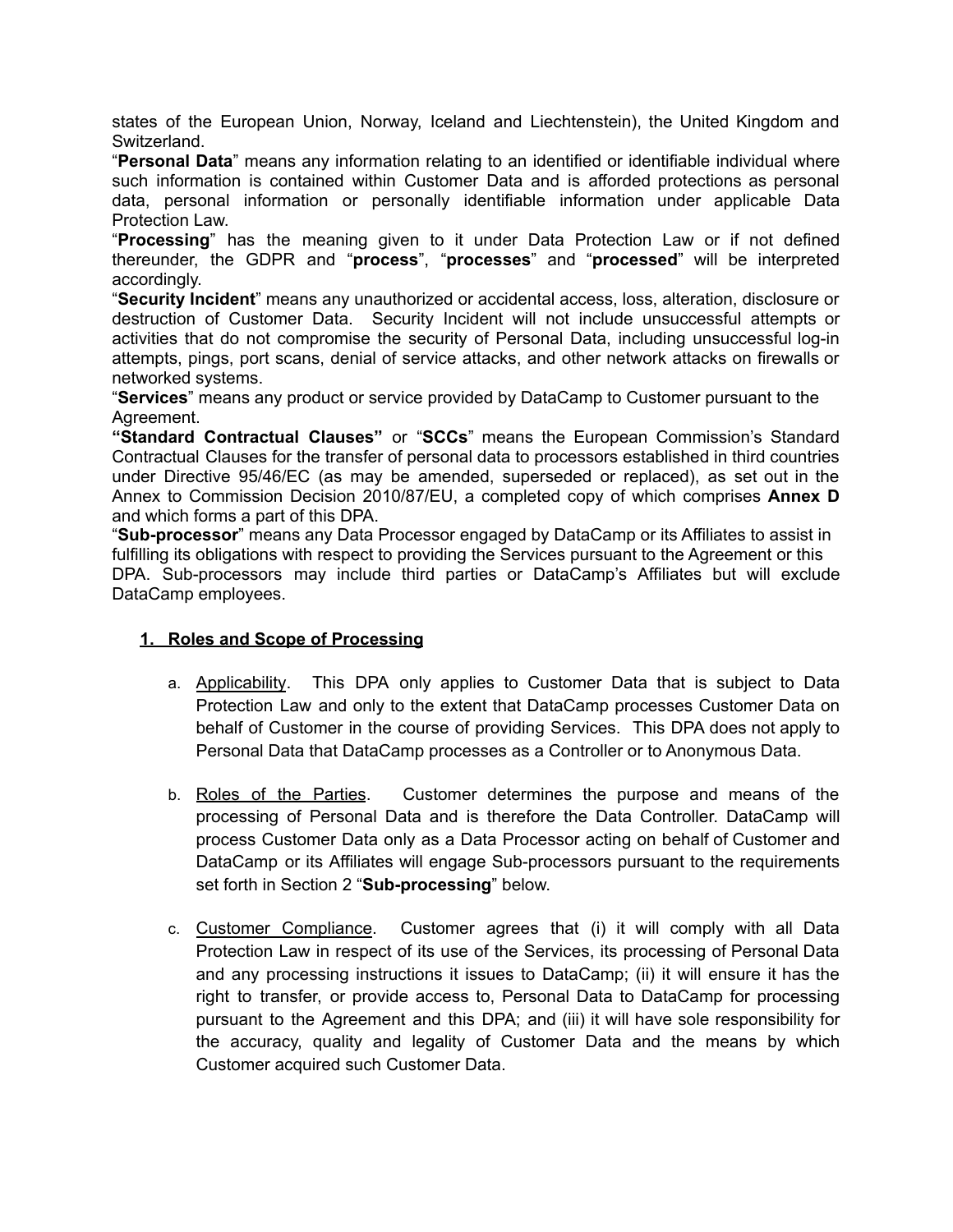- d. Purpose Limitation. DataCamp shall process Customer Data only (i) in accordance with Customer's documented lawful instructions as set forth in the Agreement and this DPA including **Annex A** attached hereto; (ii) as required by Data Protection Law; and (iii) as further documented in any other written instructions given by Customer and acknowledged by DataCamp as constituting instructions for purposes of this DPA. The Parties agree that this DPA and the Agreement set out Customer's complete and final instructions to DataCamp in relation to the processing of Customer Data, and processing outside the scope of these instructions (if any) shall require prior written agreement between the Parties. When DataCamp considers an instruction in conflict with Data Protection Law, it will immediately notify Customer thereof. In addition, when DataCamp is under a legal obligation to process Customer Data outside of Customer instructions, it will immediately notify Customer thereof unless DataCamp is legally prohibited from doing so.
- e. Prohibited Data. Customer will not provide (or cause to be provided) any Personal Data that falls within the definition of "special categories of data" or "sensitive personal information" under Data Protection Law, and DataCamp will have no liability whatsoever for such special categories of data or sensitive personal information, whether in connection with a Security Incident or otherwise. For the avoidance of doubt, this DPA will not apply to such special categories of data or sensitive personal information.

# 2. **Sub-processing**

- a. Sub-processors. Customer agrees that (a) DataCamp may engage its Affiliates and third-party sub-processors for specific processing activities ("**Sub-processors**") and (b) such Sub-processors may engage third party processors to process Customer Data on DataCamp's behalf. The Sub-processors currently engaged by DataCamp and authorized by Customer are listed in **Annex B**.
	- i. DataCamp will: (i) enter into a written agreement with the Sub-processor imposing data protection obligations that protect Customer Data to the standard required by Data Protection Law; and (ii) remain liable to Customer for any breach of the DPA caused by the Sub-processor, but only to the same extent that DataCamp would be liable if it had provided the services of the Sub-processor directly under the terms of this DPA.
	- ii. DataCamp will: (i) provide an up-to-date list of the Sub-processors it has appointed on request; and (ii) notify Customer (for which email or a notice in the Services will suffice) if it appoints or replaces a Sub-processor at least ten (10) days prior to any such changes.
- b. Objection to Sub-processors. Customer may object in writing to DataCamp's appointment or replacement of a Sub-processor within five (5) calendar days of such notice, provided that such objection is based on reasonable grounds related to data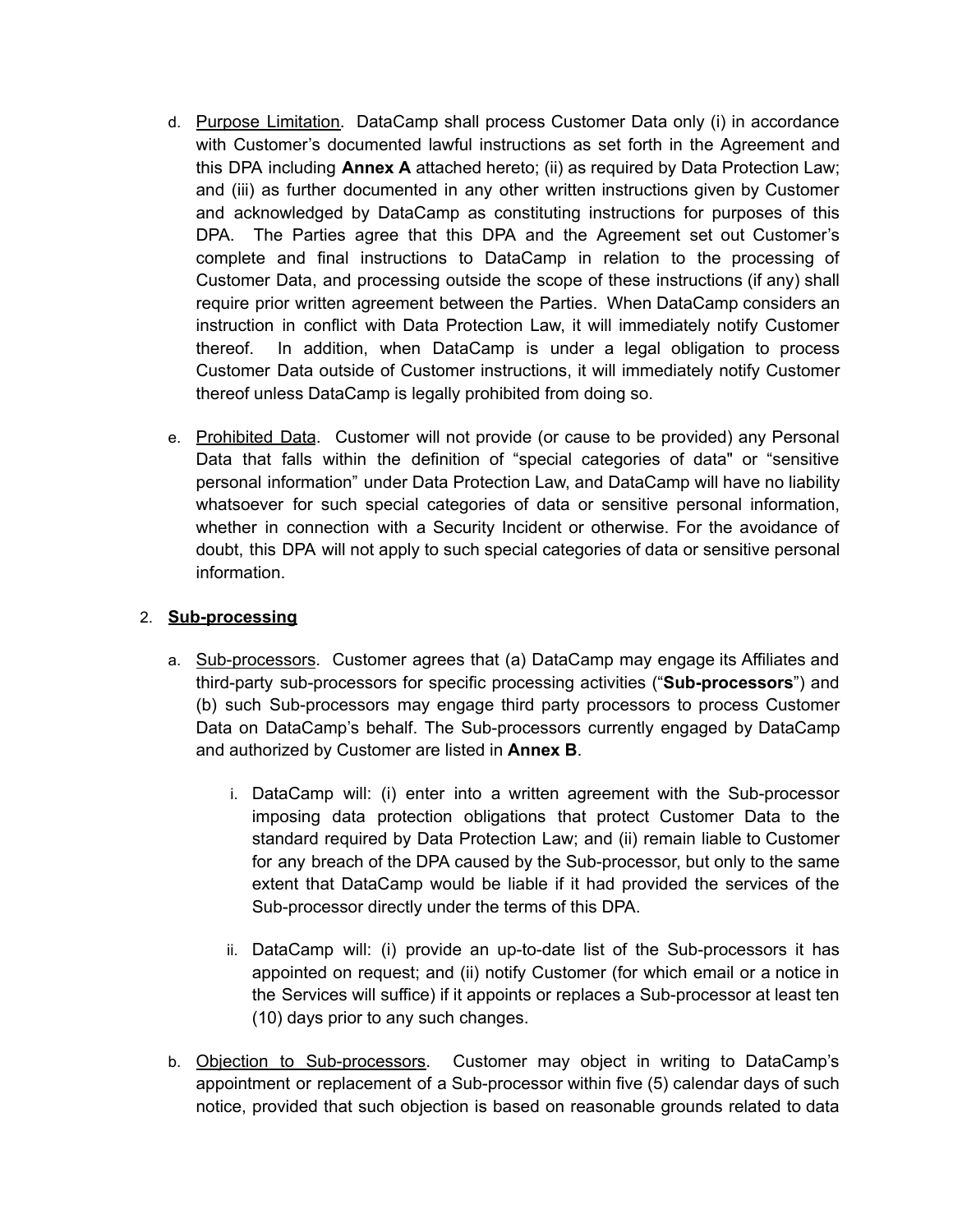protection. In such event, the Parties will discuss such concerns in good faith with a view to achieving a resolution. If the Parties do not find a solution within fifteen (15) calendar days after Customer has objected to the appointment or replacement of a Sub-processor, both Parties are entitled to terminate the Agreement and this DPA with immediate effect (without prejudice to any fees incurred by Customer prior to the termination of the Agreement and this DPA).

# 3. **Security**

- a. Confidentiality Obligations. DataCamp will ensure that any personnel authorized by DataCamp to process Customer Data will be under an appropriate obligation of confidentiality (whether a contractual or statutory duty).
- b. Security Measures. DataCamp will maintain appropriate technical and organizational measures to secure Customer Data as outlined in **Annex C** attached hereto, including measures to protect against Security Incidents. These measures refer to a suitable level of security, taking into account the state of the art and the costs of implementation, as well as the risks inherent in data processing proposed by DataCamp and the nature of Customer Data. DataCamp may update or modify such measures from time to time, provided that such updates and modifications do not materially decrease the overall security of the Services.
- c. Security Incidents. Upon becoming aware of a Security Incident, DataCamp will notify Customer without undue delay and will provide such information as Customer may reasonably require, including to enable Customer to fulfill its data breach reporting obligations under Data Protection Law. DataCamp's notification of or response to a Security Incident will not be construed as an acknowledgement by DataCamp of any fault or liability with respect to the Security Incident. If DataCamp is not liable for the Security Incident, DataCamp reserves the right to charge a reasonable administrative fee which will be proportional to the effort required to provide assistance.
- d. Customer's Appropriate Use of Services. Customer agrees that, without prejudice to DataCamp's obligations under this DPA, (i) Customer is solely responsible for its use of the Services, including (a) making appropriate use of the Services to ensure a level of security appropriate to the risk in respect of Customer Data; and (b) securing the account authentication credentials, systems and devices Customer uses to access the Services; and (ii) DataCamp has no obligation to protect Customer Data that Customer elects to store or transfer outside of DataCamp's and/or its Sub-processors' systems.

# 4. **International Transfers**

a. Location of Processing. Customer acknowledges that DataCamp may transfer, store and process Customer Data anywhere in the world where DataCamp, its Affiliates or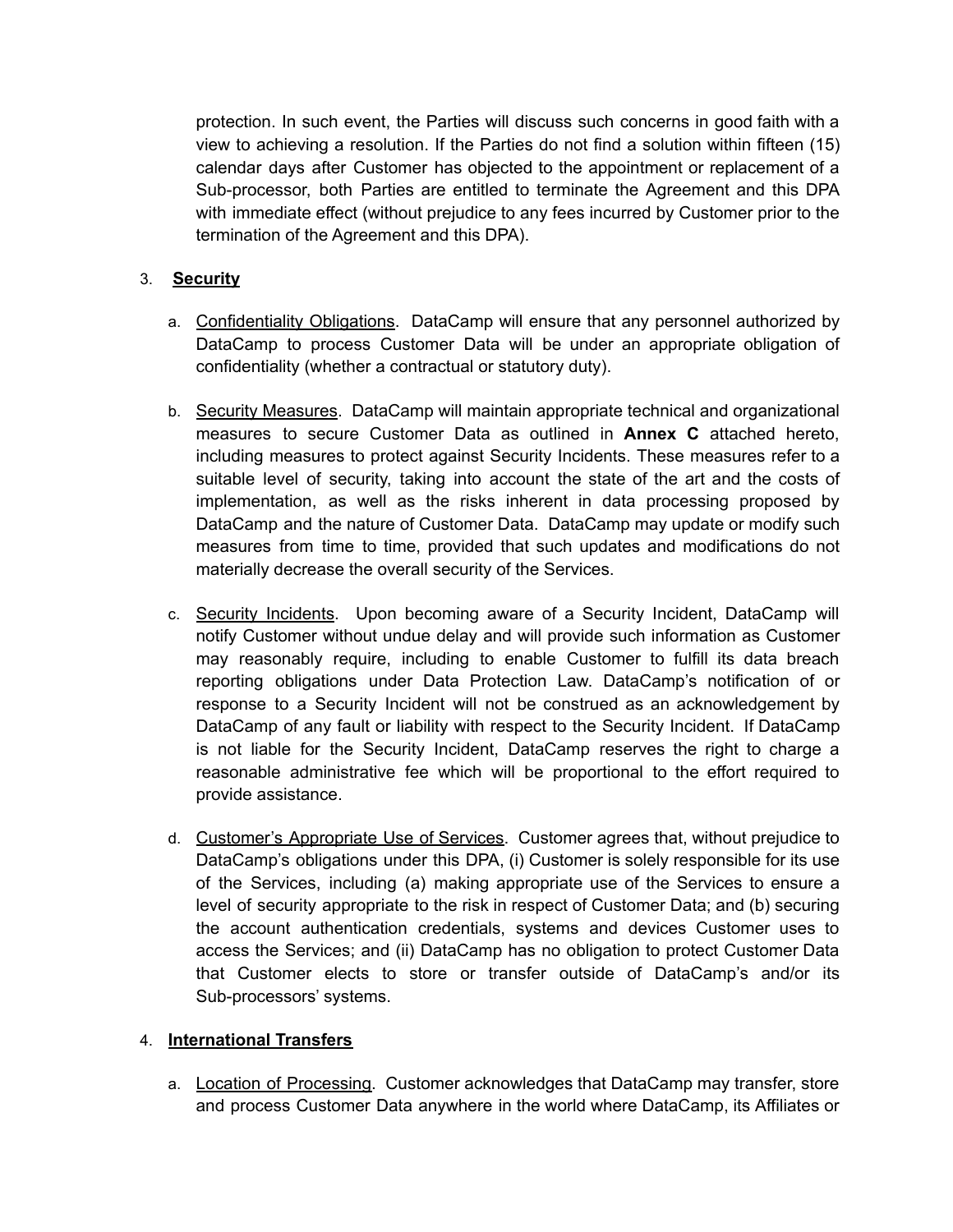its Sub-processors maintain data processing operations. DataCamp will at all times ensure that such transfers are made in compliance with the requirements of Data Protection Law.

b. European Transfer Mechanism. The Standard Contractual Clauses, attached hereto as **Annex D**, will apply to Customer Data that is transferred outside the EEA, the United Kingdom or Switzerland, either directly or via onward transfer, to any country not recognized by the European Commission as providing an adequate level of protection for Personal Data. The SCCs will not apply to Customer Data that is not transferred, either directly or via onward transfer, outside the EEA, the United Kingdom or Switzerland. Notwithstanding the foregoing, the SCCs (or obligations the same as those under the SCCs) will not apply if DataCamp has adopted, at its sole discretion, an alternative, recognized compliance standard for the lawful transfer of Personal Data outside the EEA, the United Kingdom or Switzerland. If the SCCs in the form attached hereto as **Annex D** are updated, superseded or replaced and such change may have a material effect on the rights or obligations of the Parties under this DPA, then DataCamp may require, and Customer may request, that the Parties enter into a replacement set of SCCs in accordance with EU Data Protection Law.

# 5. **Cooperation and Audits**

- a. Data Subject Rights. To the extent that Customer is unable to independently access the relevant Customer Data within the Services, DataCamp will provide Customer with reasonable cooperation and assistance insofar as this is possible, at Customer's expense, to enable Customer to respond to requests from Data Subjects seeking to exercise their rights under Data Protection Law. In the event such request is made directly to DataCamp, DataCamp will promptly inform Customer of the same. Customer authorizes DataCamp to respond to requests from Data Subjects seeking to exercise their rights under the GDPR or the CCPA in order to clarify requests and/or to resolve ordinary customer support requests.
- b. Data Protection Impact Assessments. To the extent required under applicable EU Data Protection Law, DataCamp will (taking into account the nature of the processing and the information available to DataCamp) provide all reasonably requested information regarding the Services to enable Customer to carry out data protection impact assessments or prior consultations with data protection authorities as required by EU Data Protection Law; provided, however, that DataCamp will not be liable for any failure of Customer to comply with Customer's own obligations related thereto.
- c. Audits. Upon Customer's reasonable written request, and no more than once per calendar year, DataCamp will make available for Customer's inspection and audit, copies of certifications, records or reports demonstrating DataCamp's compliance with this DPA. While it is the Parties' intention ordinarily to rely on the provision of the documentation to demonstrate DataCamp's compliance with this DPA and the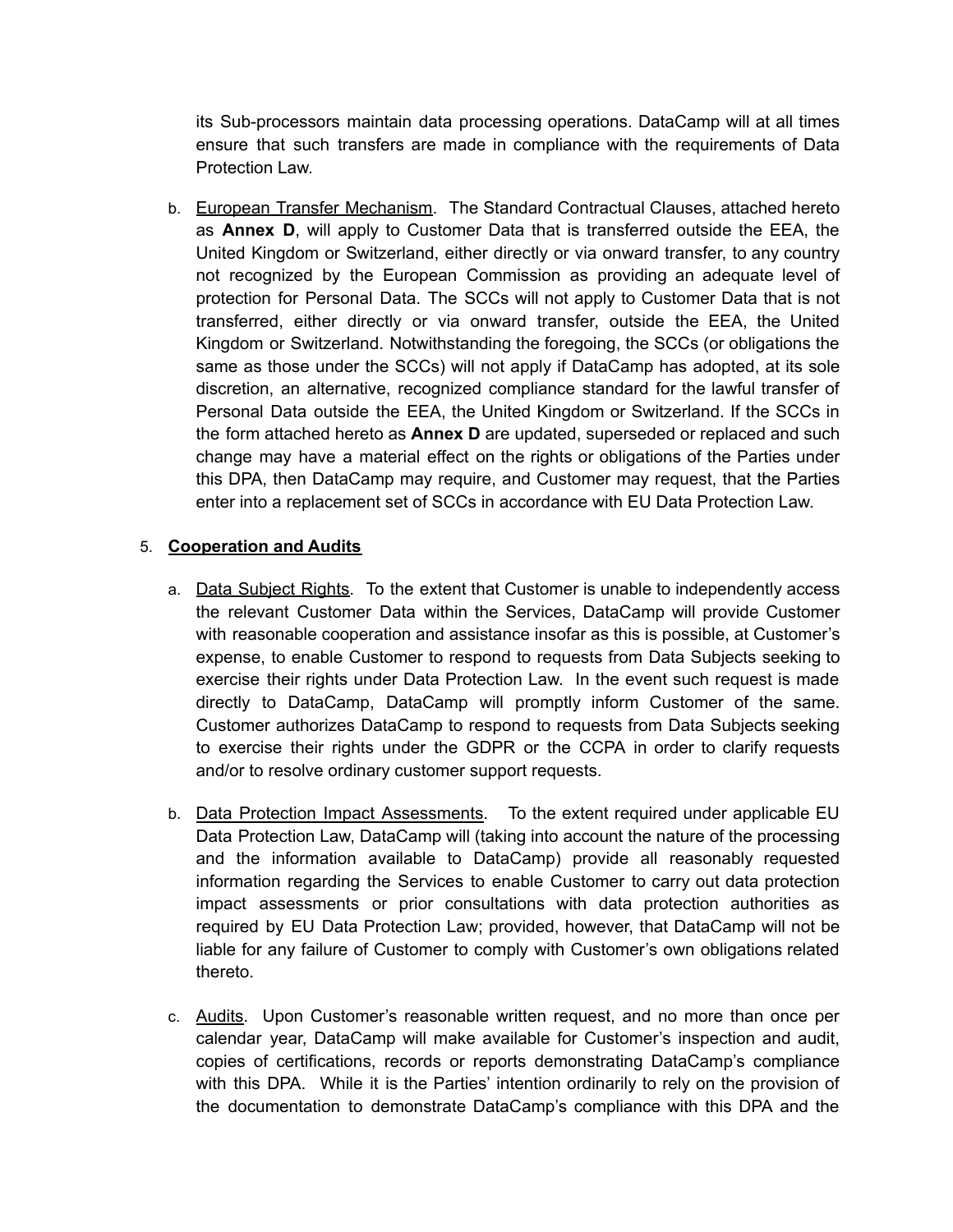provisions of Article 28 of the GDPR, in the event that Customer reasonably determines that it must inspect DataCamp's premises or equipment for purposes of this DPA, then no more than once per calendar year, any audits described in this Section 5(c) will be conducted, at Customer's expense, through a qualified, independent third-party auditor ("**Independent Auditor**") designated by Customer. Before the commencement of any such on-site inspection, the Parties will mutually agree on reasonable timing, scope, and security controls applicable to the audit (including without limitation restricting access to DataCamp's confidential information, trade secrets and data belonging to other customers). Any inspection will be of reasonable duration and will not unreasonably interfere with DataCamp's day-to-day operations. All Independent Auditors are required to enter into a non-disclosure agreement containing confidentiality provisions reasonably acceptable to DataCamp and intended to protect DataCamp's and its customers' confidential and proprietary information. To the extent that Customer or any Independent Auditor causes any damage, injury or disruption to DataCamp's premises, equipment, personnel and business in the course of such an audit or inspection, Customer will be solely responsible for any costs associated therewith. Customer will promptly notify DataCamp with information regarding any alleged non-compliance discovered during the course of an audit.

# 6. **Deletion or Return of Customer Data**

a. Upon request by Customer at the termination or expiration of the Agreement, DataCamp will delete or return Customer Data and copies thereof to Customer that are in DataCamp's possession. Notwithstanding the foregoing, DataCamp may retain copies of Customer Data: (x) to the extent DataCamp has a separate legal right or obligation to retain some or all of the Customer Data; (y) that is incorporated into DataCamp business records such as email and accounting records, and (z) in backup systems until the backups have been overwritten or expunged in accordance with DataCamp's backup policy; provided, however, in each case the confidentiality obligations and use restrictions in the Agreement will continue to apply to such Customer Data for the duration of the retention. The Parties agree that the certification of deletion of Personal Data that is described in Clause 12(1) of the SCCs will be provided by DataCamp to Customer only upon Customer's request.

# **7. CCPA**

- a. Scope. This Section 7 will apply only with respect to Personal Data that is subject to the protection of the CCPA. For purposes of this Section 7, the terms "Business," "sell," "Third Party" and "Service Provider" have the meanings given in the CCPA.
- b. Roles of the Parties. With respect to Customer Data as to which CCPA applies, the Parties acknowledge and agree that: (a) DataCamp is a "Service Provider" and not a "Third Party"; (b) Customer is a "Business;" and (c) each Sub-processor is a "Service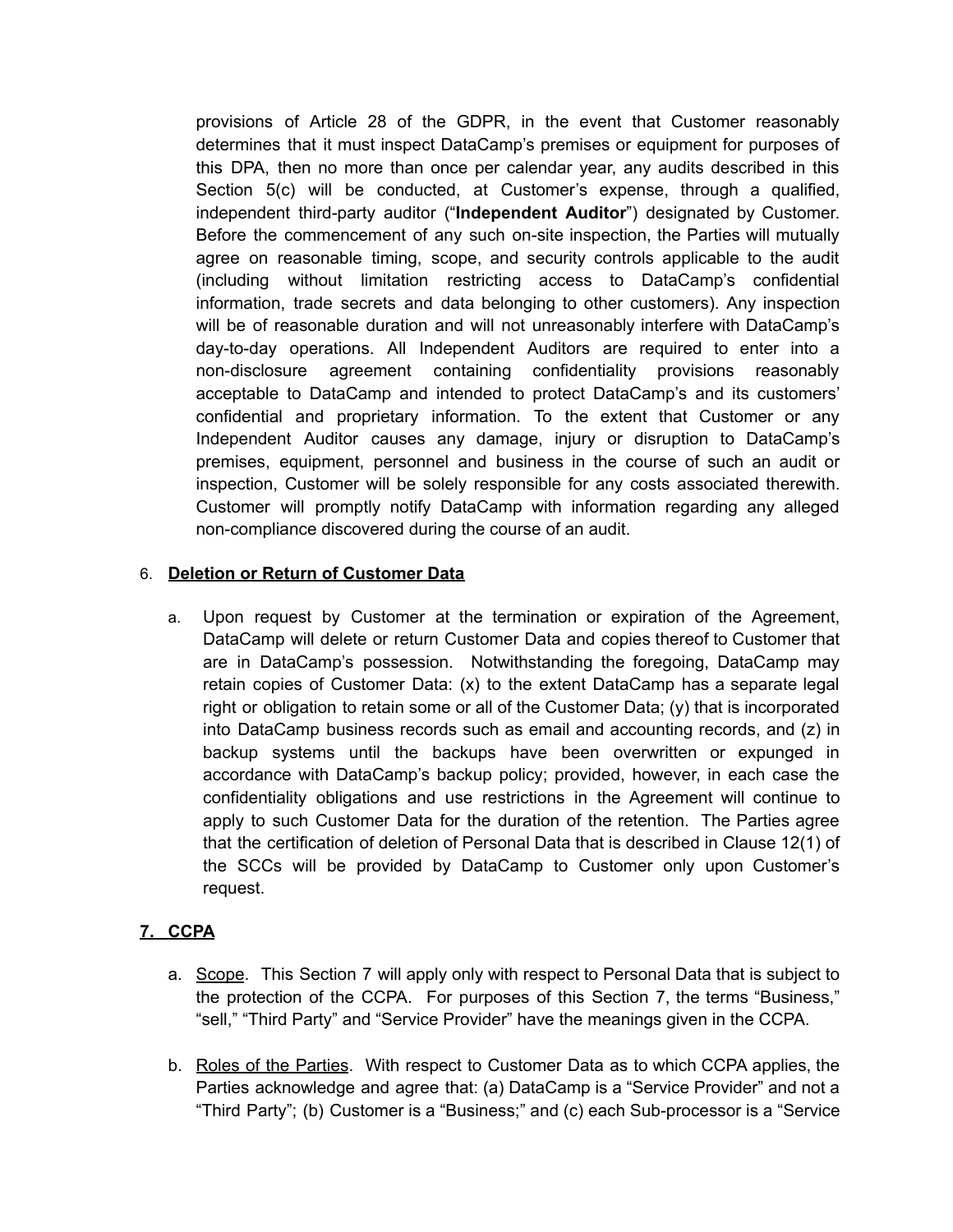Provider". The Parties agree that Customer will disclose to DataCamp the Customer Data as to which CCPA applies for the business purpose of enabling DataCamp to perform the Services in accordance with the Agreement and subject to the requirements of this DPA, including without limitation those set forth in Section 7(c) (No Sale).

c. No Sale. DataCamp will not: (a) "sell" Customer Data; (b) retain, use, or disclose Customer Data for any purpose other than for the specific purpose of performing the Services; (c) retain, use, or disclose Customer Data for a commercial purpose other than providing the Services; or (d) retain, use, or disclose Customer Data outside of the direct business relationship between DataCamp and the Customer. DataCamp certifies that it understands these restrictions and will comply with them.

# 8. **Liability**

- a. Indemnification. DataCamp will indemnify Customer from and against all third party claims, liabilities, costs, damages, judgments, expenses and losses (including reasonable attorneys' fees and costs) arising from any breach by DataCamp of this DPA; provided however, under no circumstances will DataCamp be liable for any breaches of this DPA or violations of Data Protection Law that are caused by Customer. Any such indemnification obligation of DataCamp is contingent upon:
	- i. Customer promptly notifying DataCamp in writing of any claim which could give rise to an indemnification obligation;
	- ii. DataCamp being given the possibility to control the defense of any litigation and to settle or compromise all claims which could give rise to this indemnification obligation (provided that Customer may always appoint advisory counsel at its own expense to assist DataCamp in the defense of such claim);
	- iii. Customer cooperating in all reasonable respects and at its own expense with DataCamp in the defense of the claim.
- b. This clause is without prejudice to the liability of each Party to Data Subjects that cannot lawfully be limited or disclaimed and the obligations of both Parties to indemnify Data Subjects as set out in Article 82 of the GDPR and in Article 6 of the SCCs.
- c. Where DataCamp is obliged to provide assistance to Customer or third parties at the request of Customer (including submission to an audit hereunder and/or the provision of information) in connection with this DPA or the Data Protection Law, such assistance will be provided at the sole cost and expense of Customer, save where such assistance directly arises from DataCamp's breach of its obligations under this DPA, in which event the costs of such assistance will be borne by DataCamp.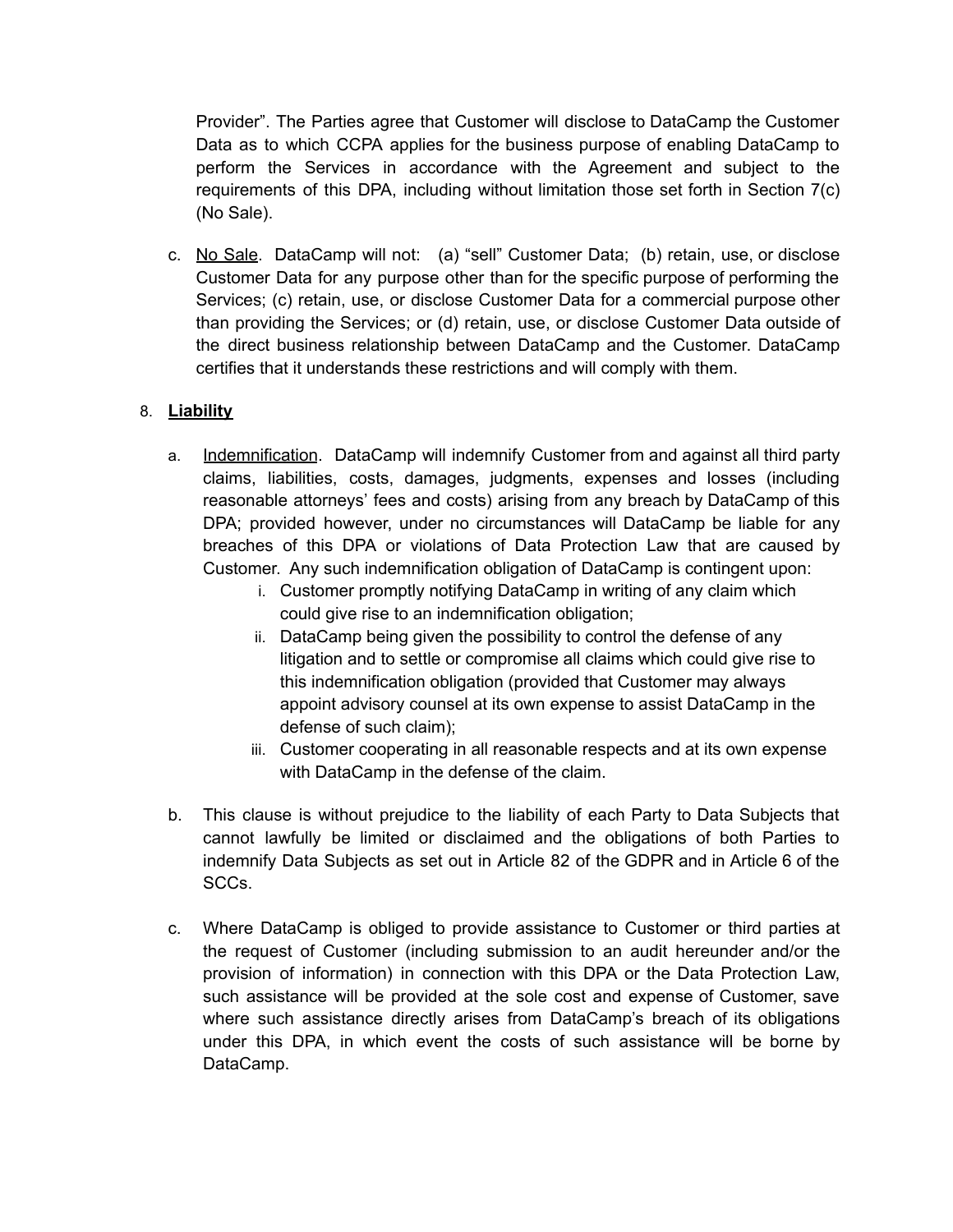d. Limitation of Liability. Each Party's liability to the other taken together in the aggregate, arising out of or related to this DPA (including the SCCs), whether in contract, tort or under any other theory of liability, is subject to the exclusions and limitations of liability set forth in the Agreement and any reference in such sections to the liability of a Party means aggregate liability of that Party and all of its Affiliates under the Agreement (including this DPA). Under no circumstances will DataCamp be liable for any violations of this DPA or violations of Data Protection Law that are caused by Customer.

# **9. Miscellaneous**

- a. Effective Date. This DPA will become effective on the latest signed date by both Parties below ("**Effective Date**"). If DataCamp has already processed Personal data within the scope of the Agreement prior to the Effective Date, the DPA will apply retroactively from the start of the processing of Personal Data by DataCamp on behalf of Customer.
- b. Agreement. Except as amended by this DPA, the Agreement will remain in full force and effect.
- c. Priority. If there is a conflict between this DPA and the Agreement, the DPA will control. In the event of a conflict between the terms of the DPA and the SCCs, the SCCs will prevail.
- d. Modifications. Customer agrees that DataCamp may modify this DPA at any time provided DataCamp may only modify the SCCs (i) to incorporate any new version of the SCCs (or similar model clauses) that may be adopted under GDPR or (ii) to comply with applicable law, applicable regulation, a court order or guidance issued by a governmental regulator or agency. If DataCamp makes any material modifications to this DPA, DataCamp shall provide Customer with at least ten (10) days' notice (or such shorter period as may be required to comply with applicable law, applicable regulation, a court order or guidance issued by a governmental regulator or agency) before the change will take effect by either: (a) sending an email to the Admin; or (b) alerting Customer via the Services. If Customer reasonably objects to any such change, Customer may terminate the Agreement and this DPA by giving written notice to DataCamp within ten (10) days of notice from DataCamp of the change.
- e. Governing Law. This DPA will be governed by and construed in accordance with the governing law stated in the Agreement, unless required otherwise by applicable Data Protection Law.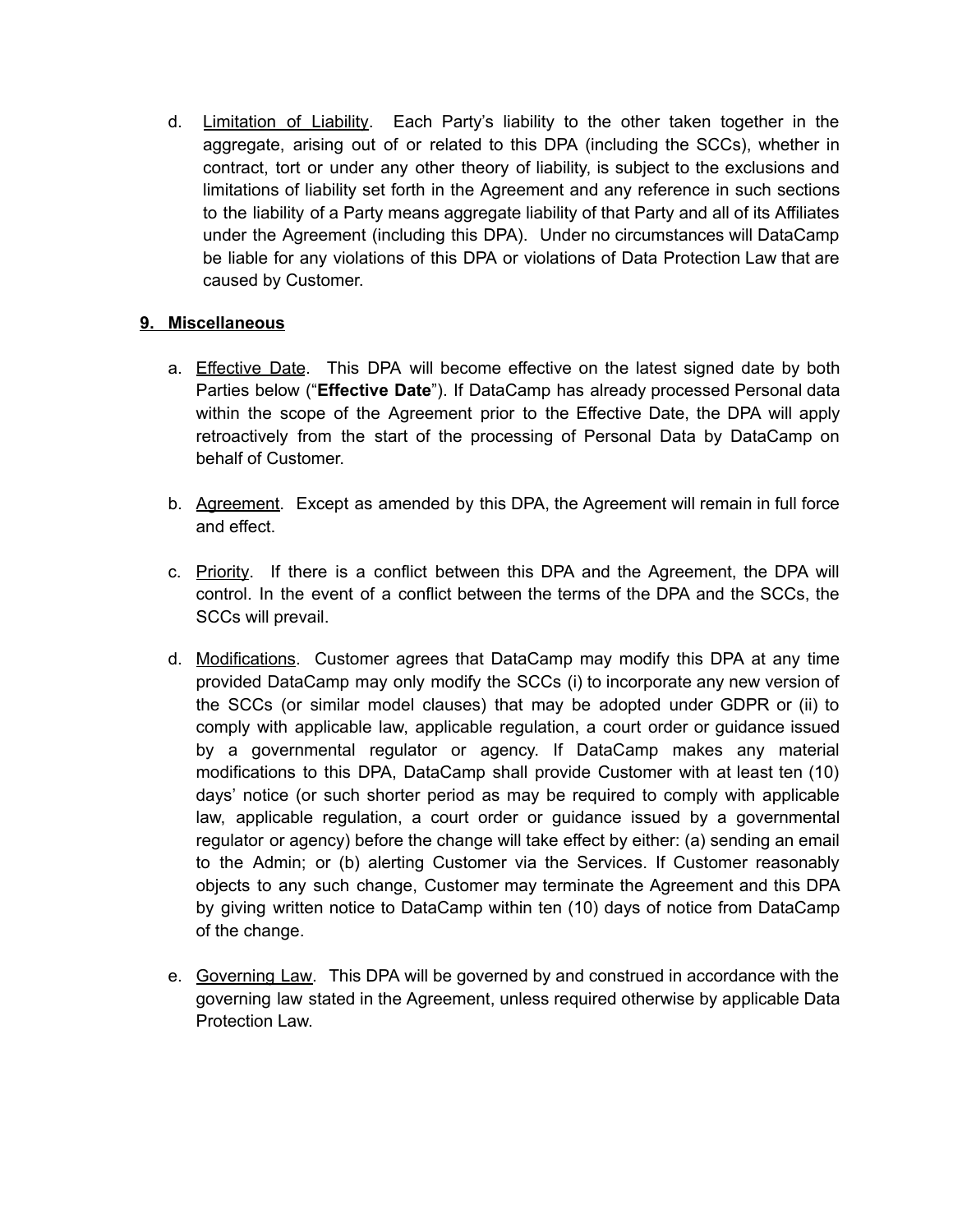f. Severability. If any individual provisions of this DPA are determined to be invalid or unenforceable, the validity and enforceability of the other provisions of this DPA will not be affected.

# **Annex A**

# **Description of processing**

| <b>Subject Matter</b>                        | DataCamp's provision of the Services to Customer                                                                                                                                                                                                                                                                                                                                                                                                                                                                   |  |
|----------------------------------------------|--------------------------------------------------------------------------------------------------------------------------------------------------------------------------------------------------------------------------------------------------------------------------------------------------------------------------------------------------------------------------------------------------------------------------------------------------------------------------------------------------------------------|--|
| Nature and<br>purposes of the<br>processing  | Providing an online education service on the DataCamp website located at<br>$\bullet$<br>http://www.datacamp.com and a mobile application<br>Communicating with users on the DataCamp website or email (incl.<br>$\bullet$<br>helpdesk)                                                                                                                                                                                                                                                                            |  |
| Duration of the<br><b>Processing</b>         | Until deletion of all Customer Data in accordance with the DPA.<br>$\bullet$                                                                                                                                                                                                                                                                                                                                                                                                                                       |  |
| <b>Categories of</b><br><b>Personal data</b> | Personal identifiers: name, email, telephone, avatar<br>$\bullet$<br>Electronic identifiers: Device ID, IP address, tracking ID<br>$\bullet$<br>Financial data (as applicable): credit card information, billing information<br>$\bullet$<br>and/or transaction information<br>Professional data: company name, company domain<br>$\bullet$<br>Educational data (if applicable): school name, faculty page, teaching role<br>$\bullet$<br>Account information: learning history, exercise submissions<br>$\bullet$ |  |
| <b>Categories of Data</b><br><b>Subjects</b> | Users<br>$\bullet$<br><b>Account Administrators</b><br>$\bullet$                                                                                                                                                                                                                                                                                                                                                                                                                                                   |  |
| <b>Categories of</b><br><b>Recipients</b>    | DataCamp employees and individual self-employed contractors<br>$\bullet$<br>DataCamp Sub-processors                                                                                                                                                                                                                                                                                                                                                                                                                |  |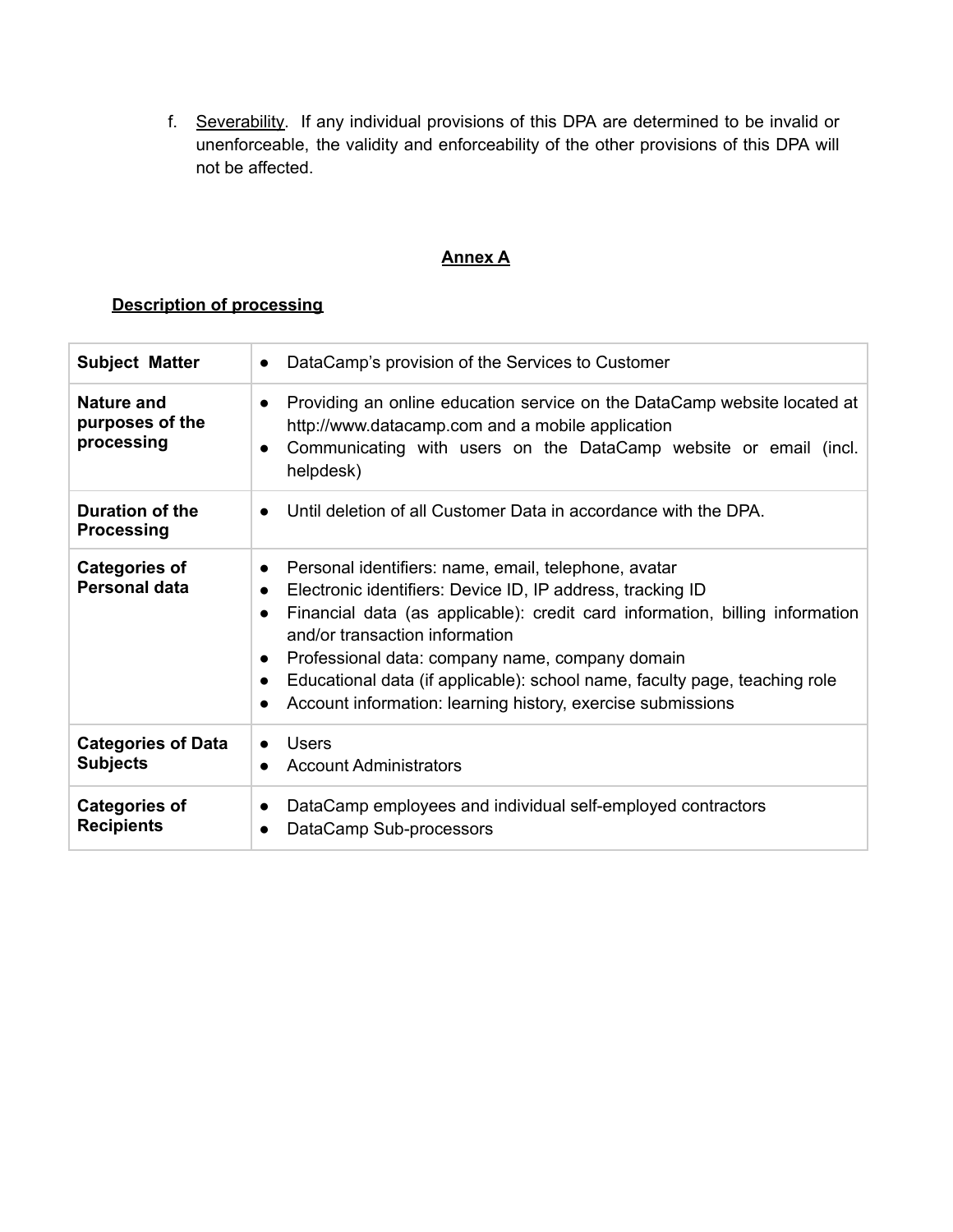# **Annex B - List of DataCamp Sub-processors**

DataCamp, Inc. uses its Affiliates (Data Science Central UK Ltd. and DataCamp Belgium BV), self- employed independent contractors for customer support (Vietnam) and a range of third-party sub-processors (set forth below) to assist DataCamp, Inc. in providing the Services.

| <b>Name</b>                                | <b>Nature of processing</b>                                                                                                | <b>Entity HQ</b><br>Location | <b>Data Processing</b><br>Location |
|--------------------------------------------|----------------------------------------------------------------------------------------------------------------------------|------------------------------|------------------------------------|
| Adyen N.V.                                 | Payment gateway for Credit Card Sales                                                                                      | EU                           | EU                                 |
| Algolia, Inc.                              | Search Engine for educational content                                                                                      | <b>US</b>                    | <b>US</b>                          |
| Amazon Web<br>Services, Inc.               | Cloud hosting and storage services                                                                                         | <b>US</b>                    | <b>US</b>                          |
| Braintree (PayPal)                         | Payment gateway for Credit Card Sales                                                                                      | <b>US</b>                    | <b>US</b>                          |
| Customer.io<br>(Peaberry Software<br>Inc.) | Marketing platform (Email Service<br>provider)                                                                             | <b>US</b>                    | <b>US</b>                          |
| Datadog, Inc.                              | Monitoring, alerting and logging of all<br>infrastructure and client-facing<br>applications                                | <b>US</b>                    | <b>US</b>                          |
| Google LLC                                 | <b>Web Analytics</b><br>Cloud hosting for specific courses<br>Google Workspace for email and<br>general productivity tasks | US                           | <b>US</b>                          |
| Hotjar Ltd.                                | Usage Analytics via heatmaps                                                                                               | Malta                        | Ireland                            |
| Intercom, Inc.                             | Tool used for in-application user support                                                                                  | <b>US</b>                    | <b>US</b>                          |
| <b>Microsoft Corporation</b>               | Cloud hosting for specific courses                                                                                         | <b>US</b>                    | <b>US</b>                          |
| Salesforce.com, Inc.                       | <b>Customer Relationship Management for</b><br>the Commercial Departments                                                  | US                           | <b>US</b>                          |
| <b>Snowplow Analytics</b><br>Limited       | <b>Web Analytics</b>                                                                                                       | <b>US</b>                    | <b>US</b>                          |
| SVMK Inc.<br>(SurveyMonkey)                | <b>User Surveys</b>                                                                                                        | <b>US</b>                    | <b>US</b>                          |
| Wootric, Inc.                              | NPS score tracking                                                                                                         | <b>US</b>                    | <b>US</b>                          |
| Zendesk Inc.                               | <b>Support Ticket Portal for Customer</b><br>Support                                                                       | <b>US</b>                    | <b>US</b>                          |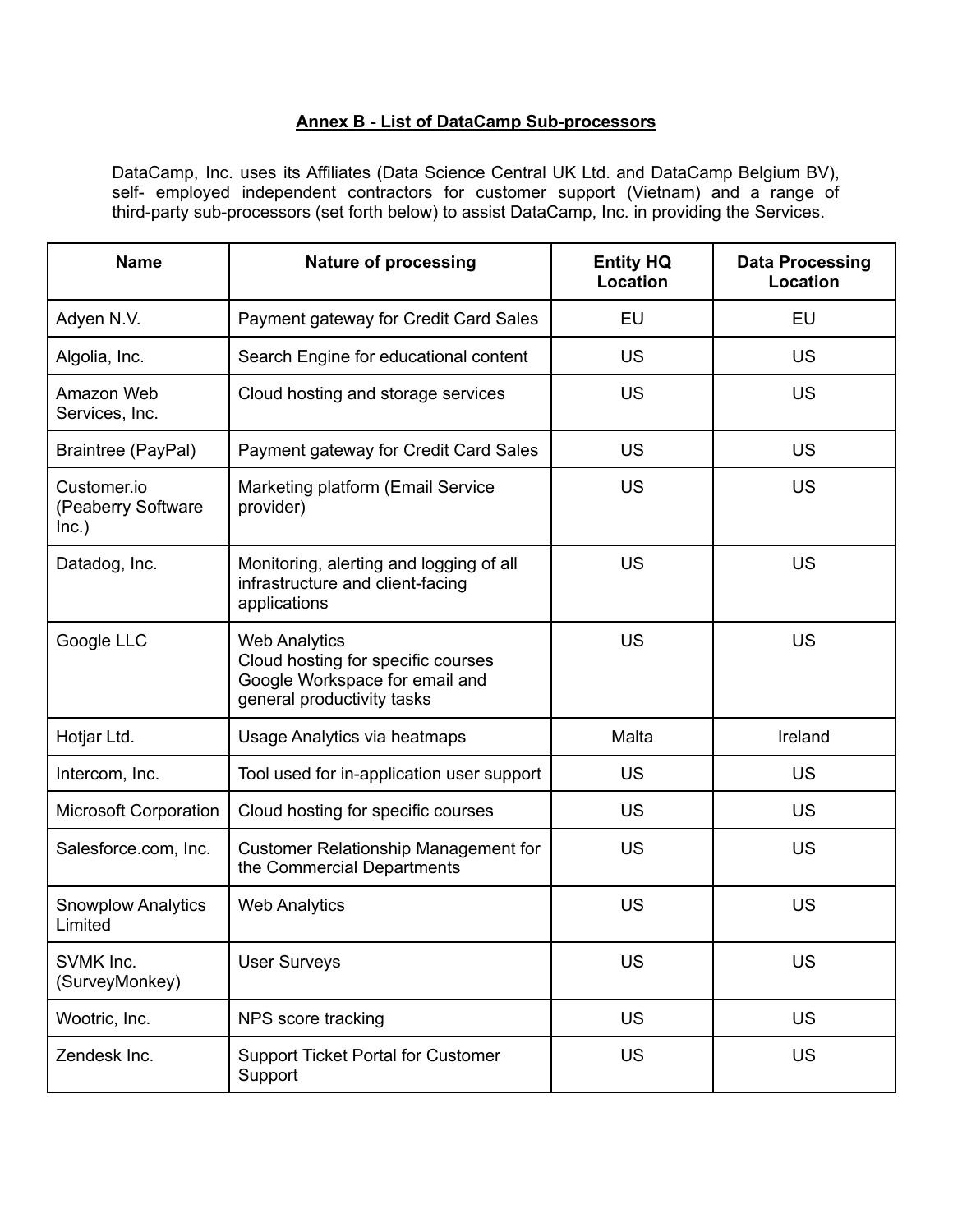| Zuora Inc.       | Subscription Management used for<br>invoicing and payments | JS | US                 |
|------------------|------------------------------------------------------------|----|--------------------|
| <b>Boldr LLC</b> | <b>Support Services</b>                                    | JS | <b>Philippines</b> |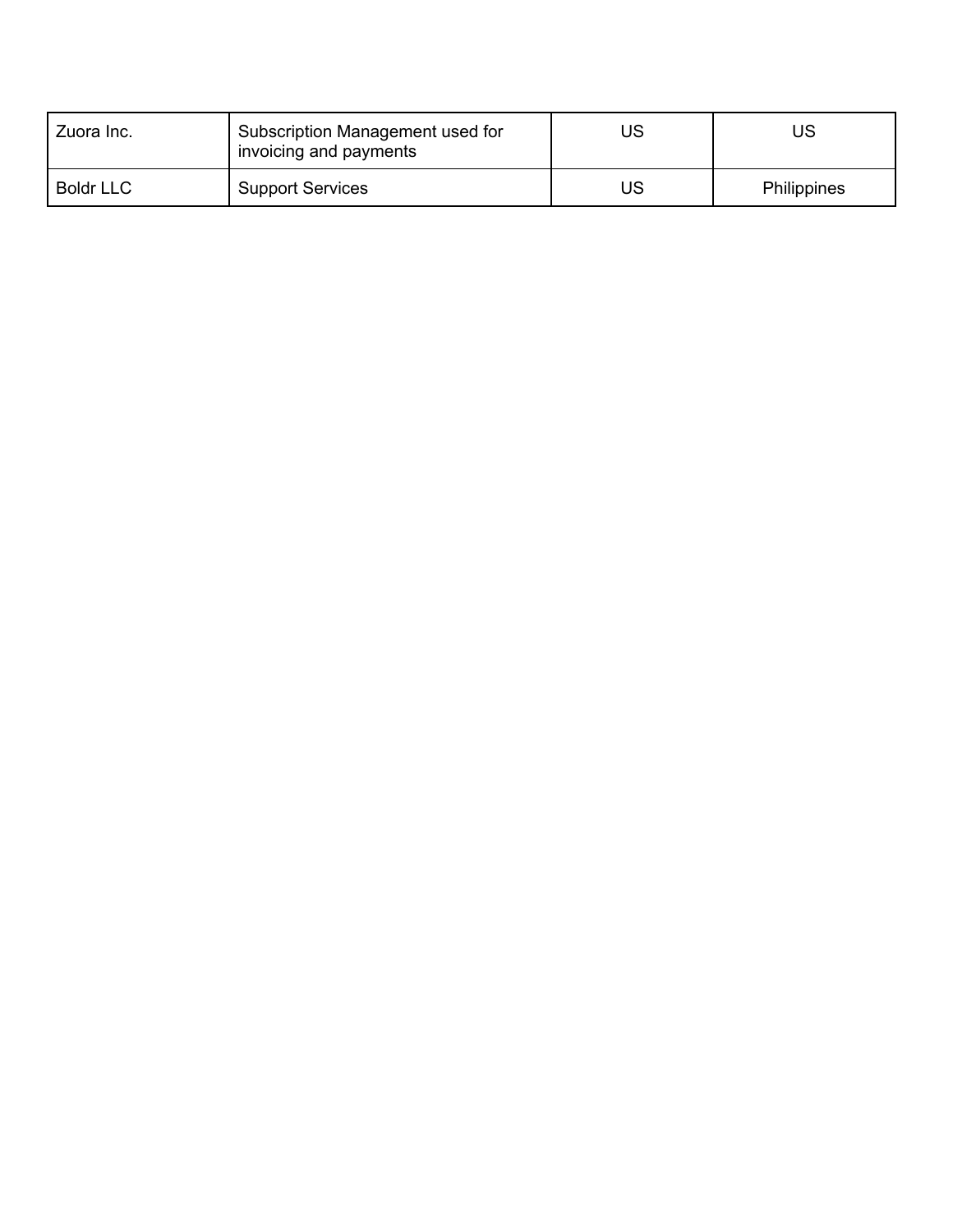# **Annex C - Technical and Organizational measures**

DataCamp is an ISO 27001:2017 certified company, independently audited by Brand Compliance B.V. All of our security policies, measures and safeguards are subject to audit. A copy of the certificate and statement of applicability can be made available on request.

### **Administrative Safeguards**

- All relevant employees have undergone background screening
- All employees, independent contractors and subcontractors are required to execute a confidentiality agreement.
- An asset management policy is in place including a disposal policy.
- Information assets are classified and protected according to their label
- All employees and subcontractors receive security awareness training on the Security Policy in place. Disciplinary action might occur in the event policies are neglected.
- All access to servers and hosting providers are monitored, access logs are retained for up to 6 months and internally audited on a regular basis.
- Employee access to our infrastructure is strictly limited to engineers who require such access in order to maintain the stability and efficiency of our systems. Access is based upon the principle of least privilege and requires the use of two-factor authentication.
- Annual periodic penetration testing by an external party is used to audit application and server security.
- Our organization's development and production environments are fully separated.

### **Technical Safeguards**

- Data is logically separated based on a microservice architecture. All databases and backups are encrypted at rest with AES-256. Additionally, we backup all data on a daily basis with a 30-day retention period.
- All endpoints are centrally managed
	- o Automatic device locking
	- o Automatic password policy enforcement
	- o Automatic software roll-out
	- o Remote wiping in case of stolen or damaged equipment
	- o Protected with anti-malware software and data loss protection and data is transferred securely
- All communication between users and our application are secured with 128-bit TLS 1.2 encryption and above.
- All account passwords are protected irreversibly. Employees cannot reconstruct passwords in any way or form.
- Security risks and Patch Management are dealt with based on different risk levels. For example, patches for critical, high and medium risk/vulnerabilities shall be patched within 60 calendar days after they are available to users and low risk/vulnerabilities shall be patched within a commercially reasonable time after they are available to users.
- Automatic inspection tools are used to ensure best practices related to authentication, network security, operating systems and application security are adhered to.
- Advanced user-, file- and network-activity anomaly detection monitors our infrastructure
- Our payment processors, **[Braintree](https://www.braintreepayments.com/features/data-security) and Adven**, are validated Level 1 PCI DSS Compliant Service Providers. They are part of Visa's Global Compliant Provider List and MasterCard's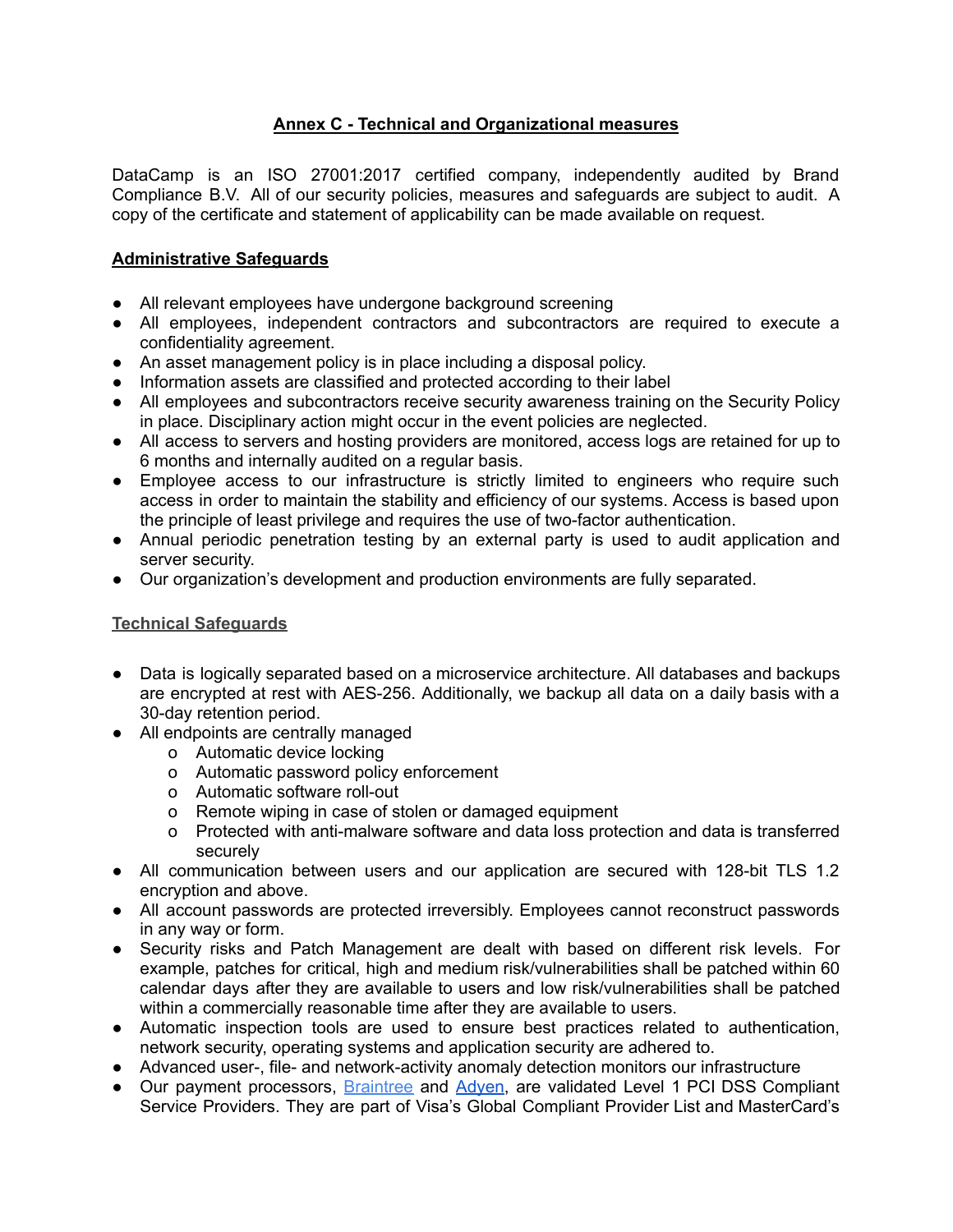SDP List. Additionally, they conduct regular automated vulnerability scans and have extended external penetration testing conducted by outside sources.

### **Physical safeguards**

- All offices require badge-based access to enter. Our NY office has 24/7 security.
- Our user-facing applications are hosted on **Amazon Web [Services](https://aws.amazon.com/security/)** in ISO 27001 certified data [centers](https://aws.amazon.com/compliance/data-center/controls/). Physical access is strictly controlled both at the perimeter and at building ingress points by professional security staff utilizing video surveillance, state-of-the-art intrusion detection systems, biometric locks, and other electronic means. Only authorized personnel have access to the data centers.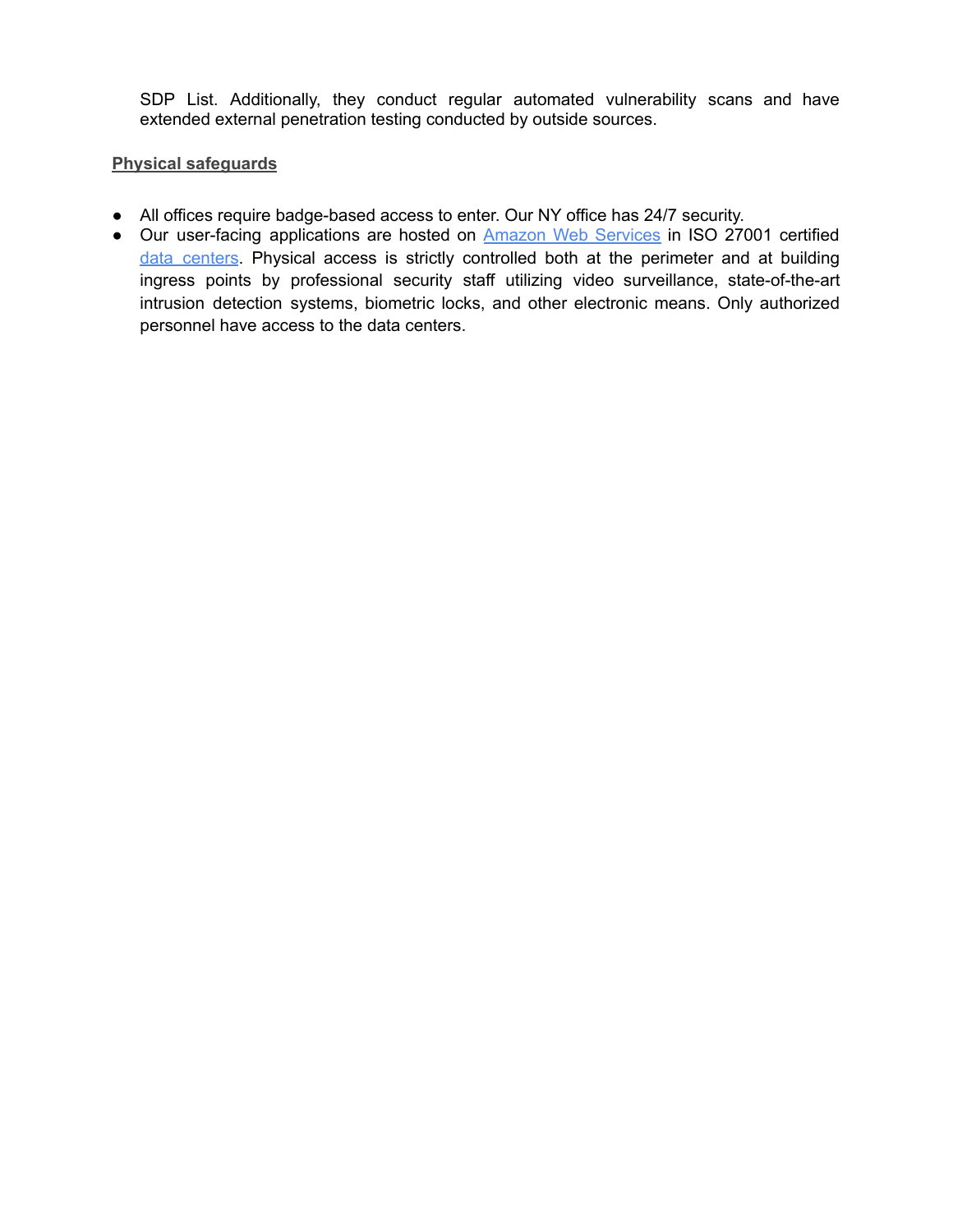### **Annex D**

#### STANDARD CONTRACTUAL CLAUSES (PROCESSORS)

For the purposes of Article 26(2) of Directive 95/46/EC for the transfer of personal data to processors established in third countries which do not ensure an adequate level of data protection

Name of the data exporting organisation: the legal entity that is a party to the Agreement with DataCamp, Inc. (the data exporter)

#### And

Name of the data importing organisation: DataCamp, Inc. and its affiliates Address: 350 Fifth Avenue, Suite #7720, New York, NY 10118, USA, ATTN: General Counsel E-mail: privacy@datacamp.com (the data importer)

each a 'party'; together 'the parties',

HAVE AGREED on the following Contractual Clauses (the Clauses) in order to adduce adequate safeguards with respect to the protection of privacy and fundamental rights and freedoms of individuals for the transfer by the data exporter to the data importer of the personal data specified in Appendix 1.

### **Clause 1**

### **Definitions**

For the purposes of the Clauses:

- A. 'personal data', 'special categories of data', 'process/processing', 'controller', 'processor', 'data subject' and 'supervisory authority' shall have the same meaning as in Directive 95/46/EC of the European Parliament and of the Council of 24 October 1995 on the protection of individuals with regard to the processing of personal data and on the free movement of such data;
- B. 'the data exporter' means the controller who transfers the personal data;
- C. 'the data importer' means the processor who agrees to receive from the data exporter personal data intended for processing on his behalf after the transfer in accordance with his instructions and the terms of the Clauses and who is not subject to a third country's system ensuring adequate protection within the meaning of Article 25(1) of Directive 95/46/EC;
- D. 'the sub-processor' means any processor engaged by the data importer or by any other sub-processor of the data importer who agrees to receive from the data importer or from any other sub-processor of the data importer personal data exclusively intended for processing activities to be carried out on behalf of the data exporter after the transfer in accordance with his instructions, the terms of the Clauses and the terms of the written subcontract;
- E. 'the applicable data protection law' means the legislation protecting the fundamental rights and freedoms of individuals and, in particular, their right to privacy with respect to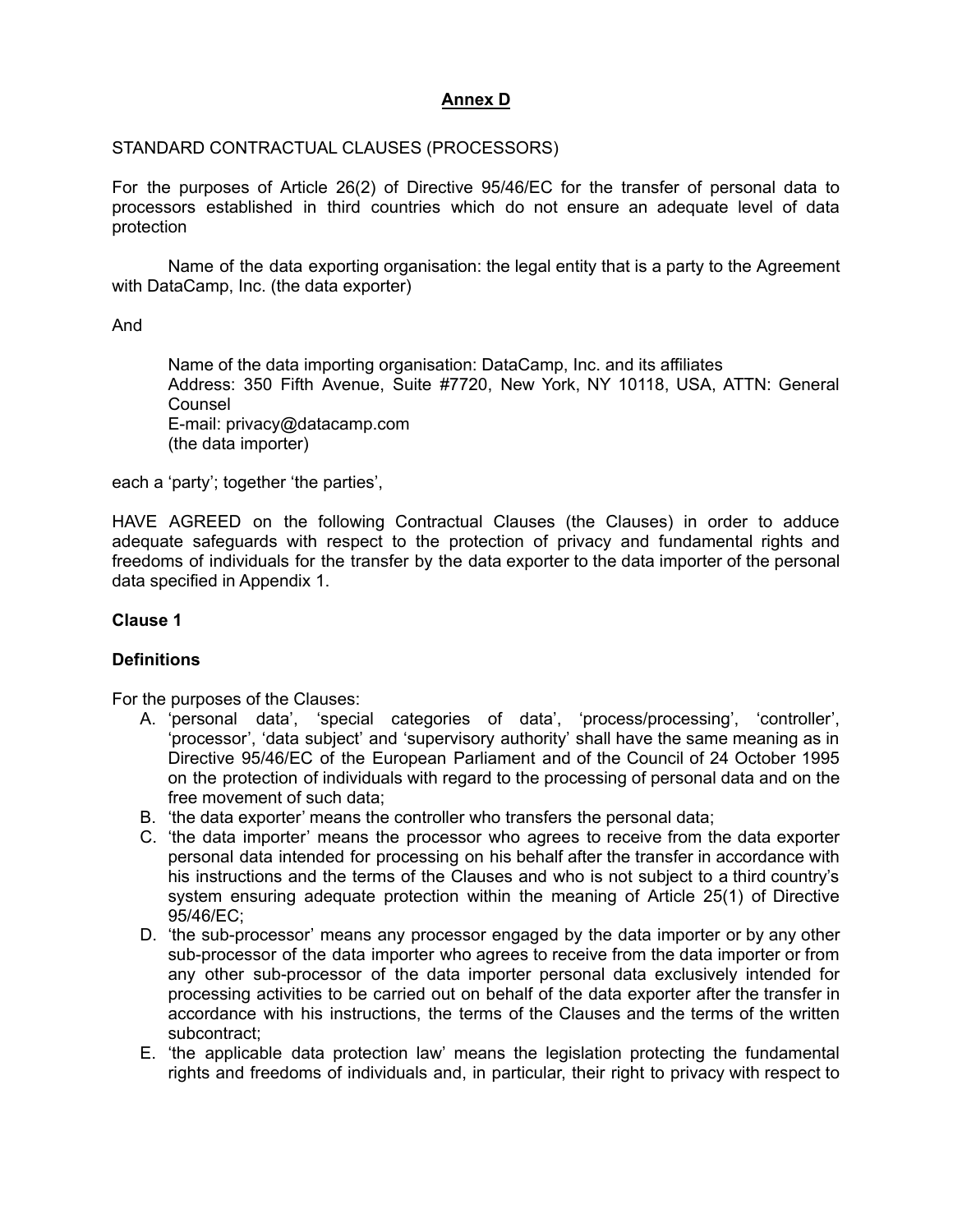the processing of personal data applicable to a data controller in the Member State in which the data exporter is established;

F. 'technical and organisational security measures' means those measures aimed at protecting personal data against accidental or unlawful destruction or accidental loss, alteration, unauthorised disclosure or access, in particular where the processing involves the transmission of data over a network, and against all other unlawful forms of processing.

### **Clause 2**

#### **Details of the transfer**

The details of the transfer and in particular the special categories of personal data where applicable are specified in Appendix 1 which forms an integral part of the Clauses.

### **Clause 3**

#### **Third-party beneficiary clause**

- 1. The data subject can enforce against the data exporter this Clause, Clause 4(b) to (i), Clause  $5(a)$  to (e), and (g) to (j), Clause  $6(1)$  and (2), Clause 7, Clause  $8(2)$ , and Clauses 9 to 12 as third-party beneficiary.
- 2. The data subject can enforce against the data importer this Clause, Clause 5(a) to (e) and (g), Clause 6, Clause 7, Clause 8(2), and Clauses 9 to 12, in cases where the data exporter has factually disappeared or has ceased to exist in law unless any successor entity has assumed the entire legal obligations of the data exporter by contract or by operation of law, as a result of which it takes on the rights and obligations of the data exporter, in which case the data subject can enforce them against such entity.
- 3. The data subject can enforce against the sub-processor this Clause, Clause 5(a) to (e) and (g), Clause 6, Clause 7, Clause 8(2), and Clauses 9 to 12, in cases where both the data exporter and the data importer have factually disappeared or ceased to exist in law or have become insolvent, unless any successor entity has assumed the entire legal obligations of the data exporter by contract or by operation of law as a result of which it takes on the rights and obligations of the data exporter, in which case the data subject can enforce them against such entity. Such third-party liability of the sub-processor shall be limited to its own processing operations under the Clauses.
- 4. The parties do not object to a data subject being represented by an association or other body if the data subject so expressly wishes and if permitted by national law.

### **Clause 4**

#### **Obligations of the data exporter**

The data exporter agrees and warrants:

- A. that the processing, including the transfer itself, of the personal data has been and will continue to be carried out in accordance with the relevant provisions of the applicable data protection law (and, where applicable, has been notified to the relevant authorities of the Member State where the data exporter is established) and does not violate the relevant provisions of that State;
- B. that it has instructed and throughout the duration of the personal data-processing services will instruct the data importer to process the personal data transferred only on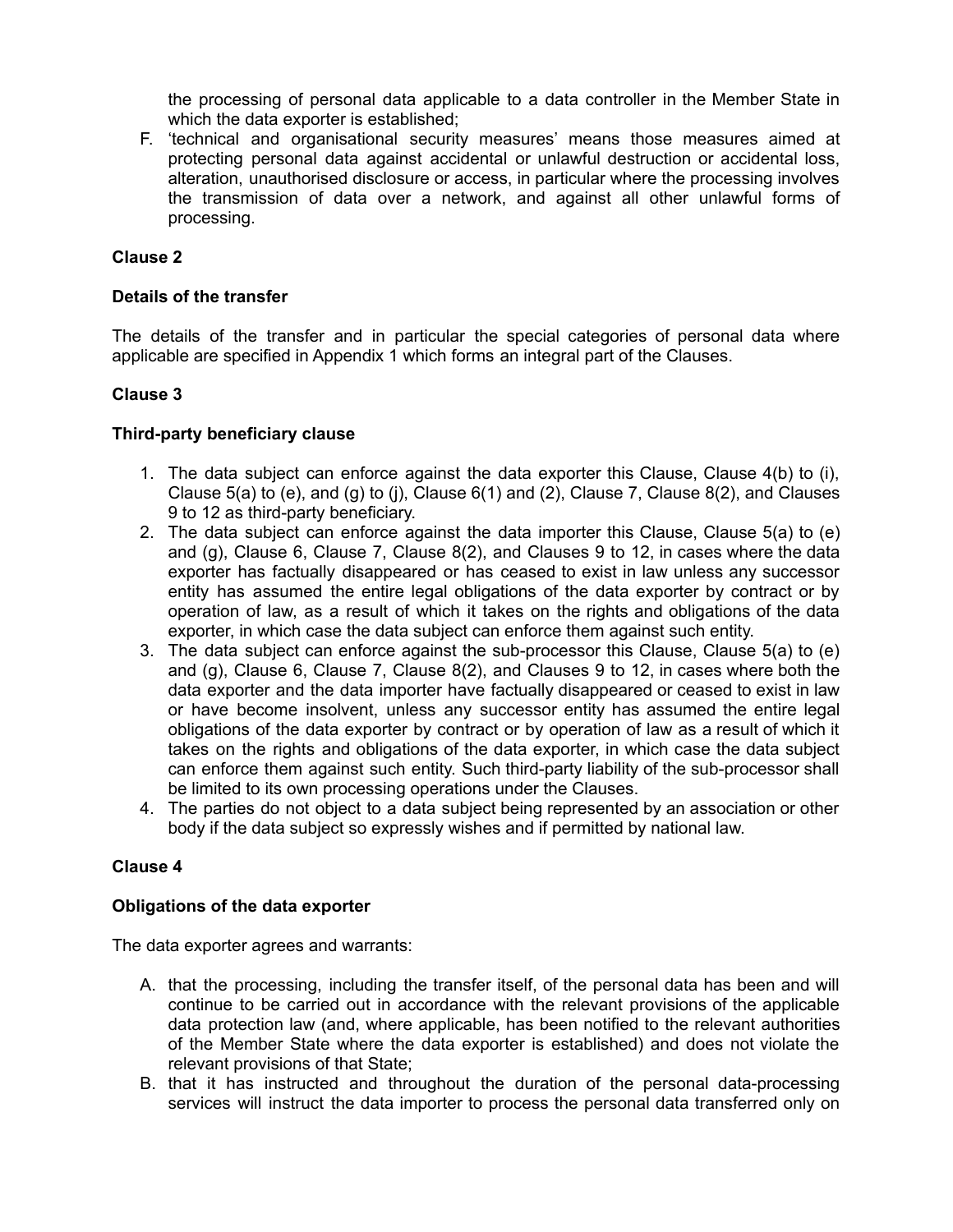the data exporter's behalf and in accordance with the applicable data protection law and the Clauses;

- C. that the data importer will provide sufficient guarantees in respect of the technical and organisational security measures specified in Appendix 2 to this contract;
- D. that after assessment of the requirements of the applicable data protection law, the security measures are appropriate to protect personal data against accidental or unlawful destruction or accidental loss, alteration, unauthorised disclosure or access, in particular where the processing involves the transmission of data over a network, and against all other unlawful forms of processing, and that these measures ensure a level of security appropriate to the risks presented by the processing and the nature of the data to be protected having regard to the state of the art and the cost of their implementation;
- E. that it will ensure compliance with the security measures;
- F. that, if the transfer involves special categories of data, the data subject has been informed or will be informed before, or as soon as possible after, the transfer that its data could be transmitted to a third country not providing adequate protection within the meaning of Directive 95/46/EC;
- G. to forward any notification received from the data importer or any sub-processor pursuant to Clause 5(b) and Clause 8(3) to the data protection supervisory authority if the data exporter decides to continue the transfer or to lift the suspension;
- H. to make available to the data subjects upon request a copy of the Clauses, with the exception of Appendix 2, and a summary description of the security measures, as well as a copy of any contract for sub-processing services which has to be made in accordance with the Clauses, unless the Clauses or the contract contain commercial information, in which case it may remove such commercial information;
- I. that, in the event of sub-processing, the processing activity is carried out in accordance with Clause 11 by a sub-processor providing at least the same level of protection for the personal data and the rights of data subject as the data importer under the Clauses; and
- J. that it will ensure compliance with Clause 4(a) to (i).

# **Clause 5**

### **Obligations of the data importer**

The data importer agrees and warrants:

- A. to process the personal data only on behalf of the data exporter and in compliance with its instructions and the Clauses; if it cannot provide such compliance for whatever reasons, it agrees to inform promptly the data exporter of its inability to comply, in which case the data exporter is entitled to suspend the transfer of data and/or terminate the contract;
- B. that it has no reason to believe that the legislation applicable to it prevents it from fulfilling the instructions received from the data exporter and its obligations under the contract and that in the event of a change in this legislation which is likely to have a substantial adverse effect on the warranties and obligations provided by the Clauses, it will promptly notify the change to the data exporter as soon as it is aware, in which case the data exporter is entitled to suspend the transfer of data and/or terminate the contract;
- C. that it has implemented the technical and organisational security measures specified in Appendix 2 before processing the personal data transferred;
- D. that it will promptly notify the data exporter about:
	- a. any legally binding request for disclosure of the personal data by a law enforcement authority unless otherwise prohibited, such as a prohibition under criminal law to preserve the confidentiality of a law enforcement investigation;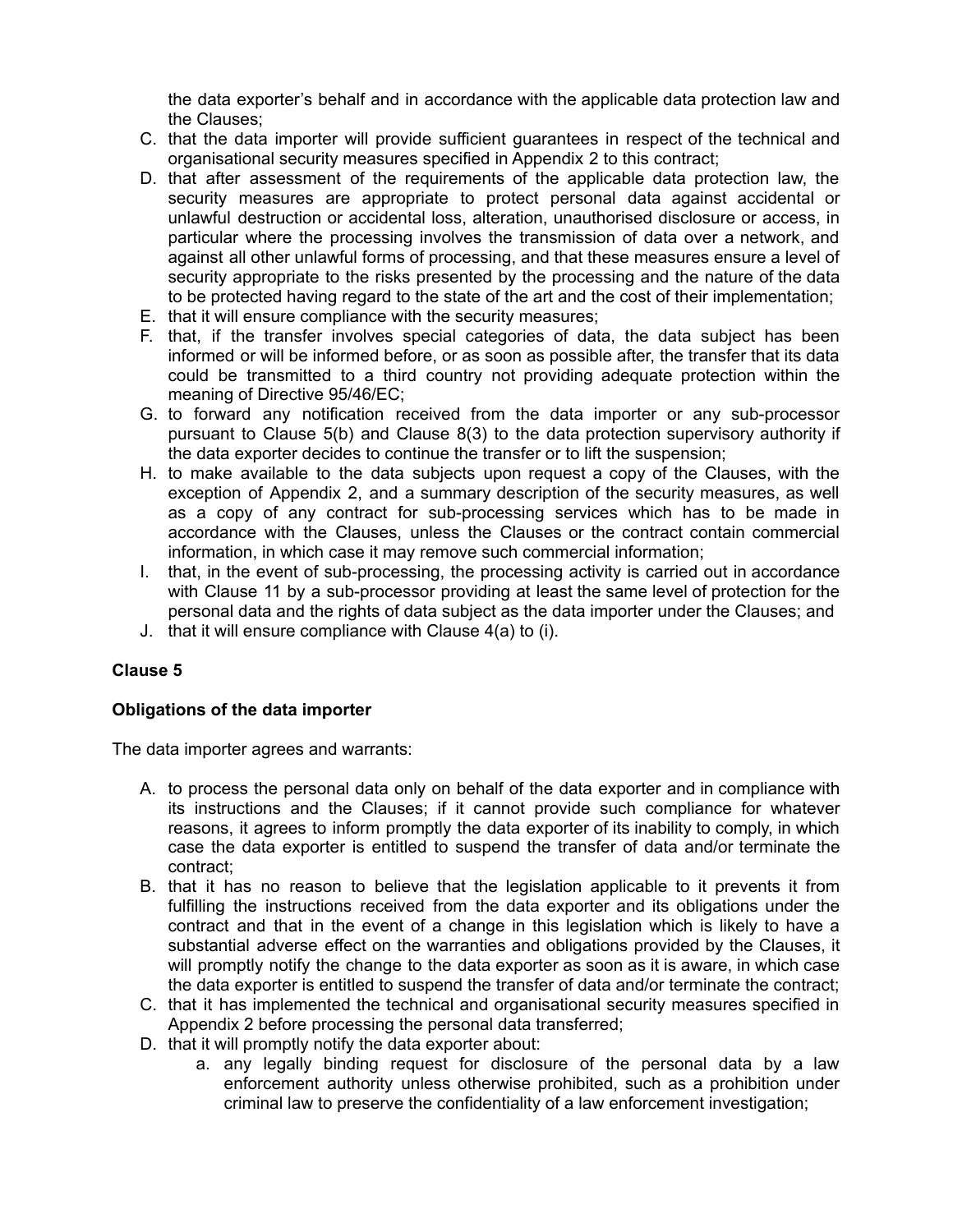- b. any accidental or unauthorised access; and
- c. any request received directly from the data subjects without responding to that request, unless it has been otherwise authorised to do so;
- E. to deal promptly and properly with all inquiries from the data exporter relating to its processing of the personal data subject to the transfer and to abide by the advice of the supervisory authority with regard to the processing of the data transferred;
- F. at the request of the data exporter to submit its data-processing facilities for audit of the processing activities covered by the Clauses which shall be carried out by the data exporter or an inspection body composed of independent members and in possession of the required professional qualifications bound by a duty of confidentiality, selected by the data exporter, where applicable, in agreement with the supervisory authority;
- G. to make available to the data subject upon request a copy of the Clauses, or any existing contract for sub-processing, unless the Clauses or contract contain commercial information, in which case it may remove such commercial information, with the exception of Appendix 2 which shall be replaced by a summary description of the security measures in those cases where the data subject is unable to obtain a copy from the data exporter;
- H. that, in the event of sub-processing, it has previously informed the data exporter and obtained its prior written consent
- I. that the processing services by the sub-processor will be carried out in accordance with Clause 11;
- J. to send promptly a copy of any sub-processor agreement it concludes under the Clauses to the data exporter.

# **Clause 6**

# **Liability**

- 1. The parties agree that any data subject, who has suffered damage as a result of any breach of the obligations referred to in Clause 3 or in Clause 11 by any party or sub-processor is entitled to receive compensation from the data exporter for the damage suffered.
- 2. If a data subject is not able to bring a claim for compensation in accordance with paragraph 1 against the data exporter, arising out of a breach by the data importer or his sub-processor of any of their obligations referred to in Clause 3 or in Clause 11, because the data exporter has factually disappeared or ceased to exist in law or has become insolvent, the data importer agrees that the data subject may issue a claim against the data importer as if it were the data exporter, unless any successor entity has assumed the entire legal obligations of the data exporter by contract of by operation of law, in which case the data subject can enforce its rights against such entity. The data importer may not rely on a breach by a sub-processor of its obligations in order to avoid its own liabilities.
- 3. If a data subject is not able to bring a claim against the data exporter or the data importer referred to in paragraphs 1 and 2, arising out of a breach by the sub-processor of any of their obligations referred to in Clause 3 or in Clause 11 because both the data exporter and the data importer have factually disappeared or ceased to exist in law or have become insolvent, the sub-processor agrees that the data subject may issue a claim against the data sub-processor with regard to its own processing operations under the Clauses as if it were the data exporter or the data importer, unless any successor entity has assumed the entire legal obligations of the data exporter or data importer by contract or by operation of law, in which case the data subject can enforce its rights against such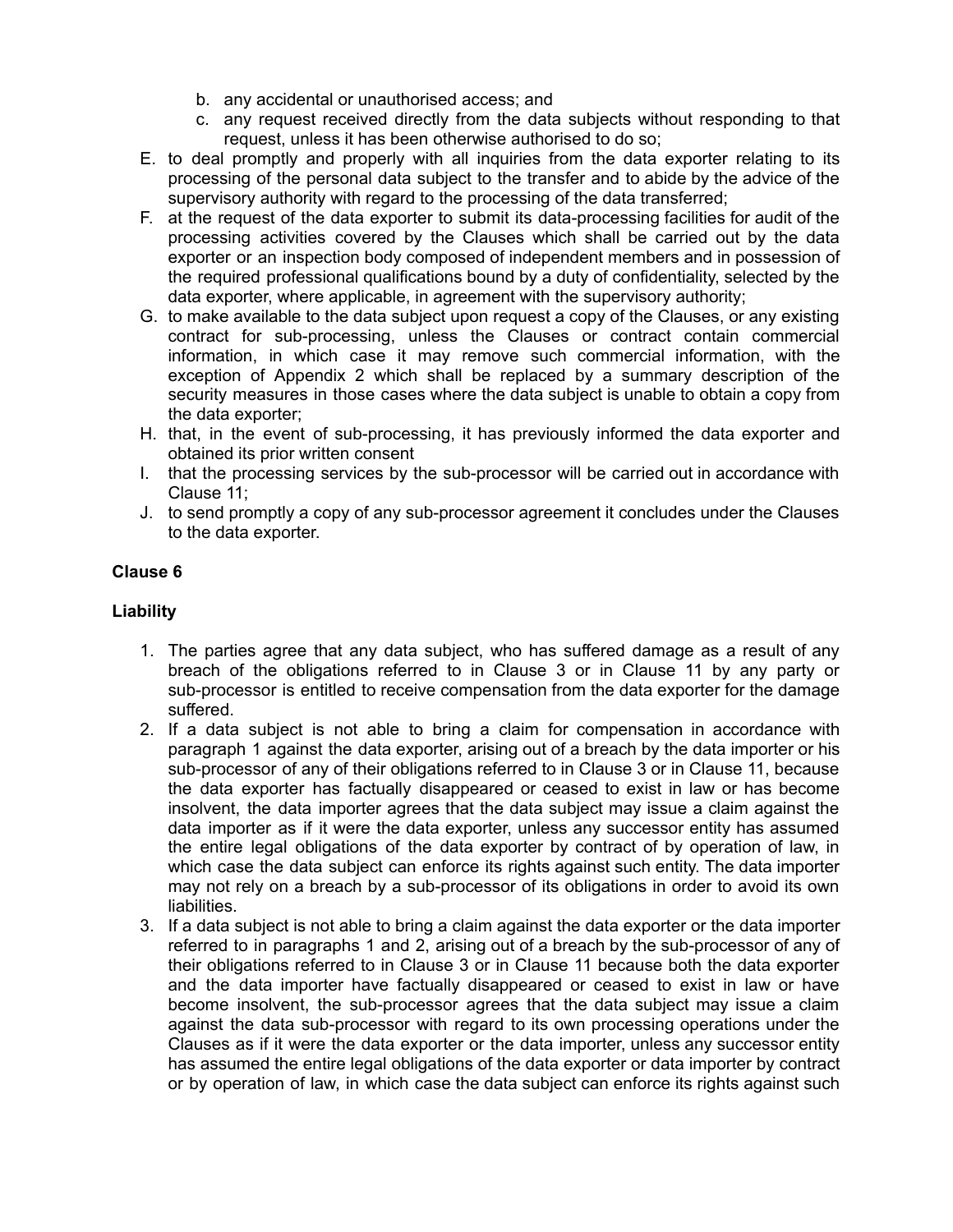entity. The liability of the sub-processor shall be limited to its own processing operations under the Clauses.

### **Clause 7**

### **Mediation and jurisdiction**

- 1. The data importer agrees that if the data subject invokes against it third-party beneficiary rights and/or claims compensation for damages under the Clauses, the data importer will accept the decision of the data subject:
	- a. to refer the dispute to mediation, by an independent person or, where applicable, by the supervisory authority;
	- b. to refer the dispute to the courts in the Member State in which the data exporter is established.
- 2. The parties agree that the choice made by the data subject will not prejudice its substantive or procedural rights to seek remedies in accordance with other provisions of national or international law.

### **Clause 8**

### **Cooperation with supervisory authorities**

- 1. The data exporter agrees to deposit a copy of this contract with the supervisory authority if it so requests or if such deposit is required under the applicable data protection law.
- 2. The parties agree that the supervisory authority has the right to conduct an audit of the data importer, and of any sub-processor, which has the same scope and is subject to the same conditions as would apply to an audit of the data exporter under the applicable data protection law.
- 3. The data importer shall promptly inform the data exporter about the existence of legislation applicable to it or any sub-processor preventing the conduct of an audit of the data importer, or any sub-processor, pursuant to paragraph 2. In such a case the data exporter shall be entitled to take the measures foreseen in Clause 5(b).

#### **Clause 9**

#### **Governing law**

The Clauses shall be governed by the law of the Member State in which the data exporter is established.

#### **Clause 10**

#### **Variation of the contract**

The parties undertake not to vary or modify the Clauses. This does not preclude the parties from adding clauses on business related issues where required as long as they do not contradict the Clause.

#### **Clause 11**

**Sub-processing**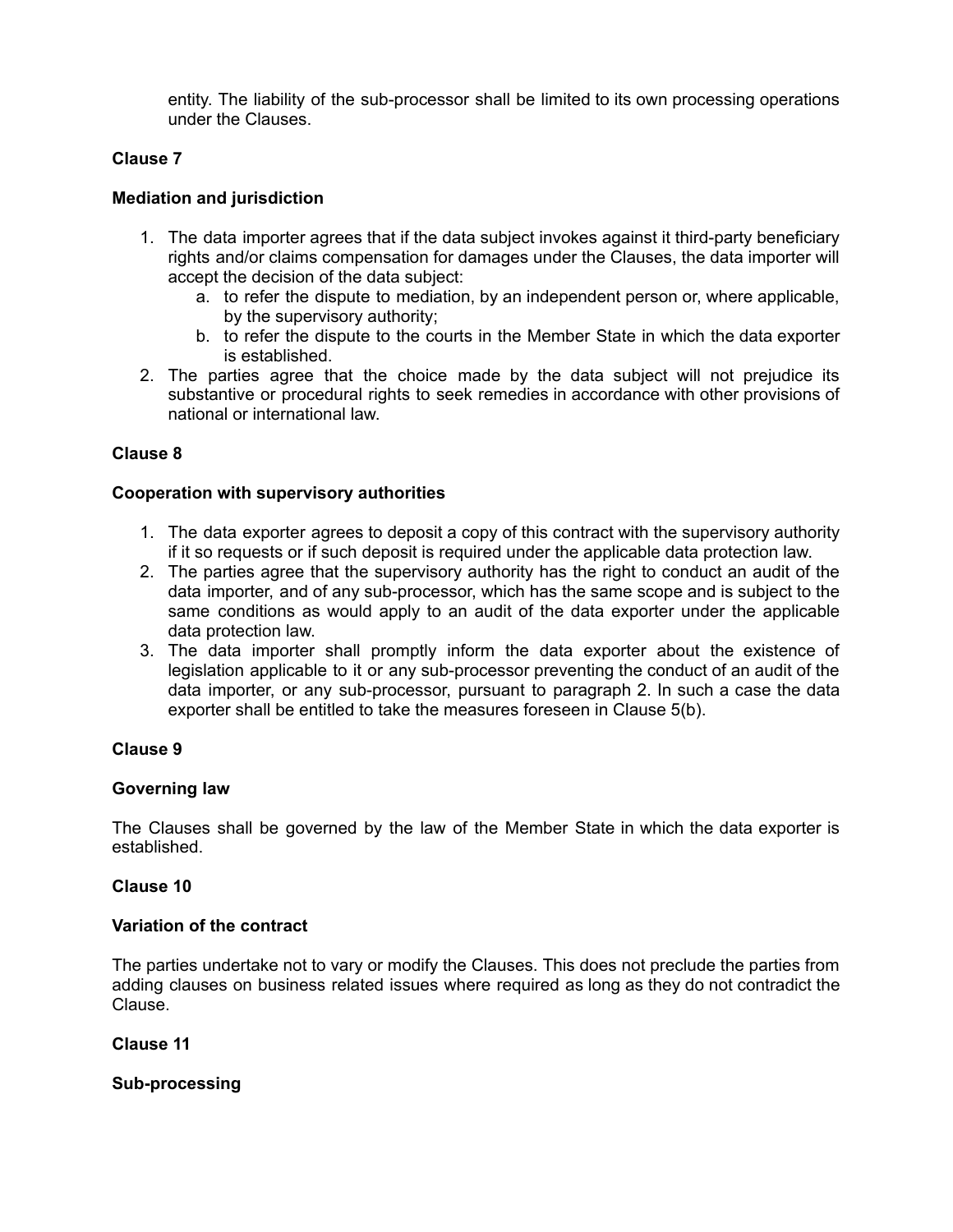- 1. The data importer shall not subcontract any of its processing operations performed on behalf of the data exporter under the Clauses without the prior written consent of the data exporter. Where the data importer subcontracts its obligations under the Clauses, with the consent of the data exporter, it shall do so only by way of a written agreement with the sub-processor which imposes the same obligations on the sub-processor as are imposed on the data importer under the Clauses. Where the sub-processor fails to fulfil its data protection obligations under such written agreement the data importer shall remain fully liable to the data exporter for the performance of the sub-processor's obligations under such agreement.
- 2. The prior written contract between the data importer and the sub-processor shall also provide for a third-party beneficiary clause as laid down in Clause 3 for cases where the data subject is not able to bring the claim for compensation referred to in paragraph 1 of Clause 6 against the data exporter or the data importer because they have factually disappeared or have ceased to exist in law or have become insolvent and no successor entity has assumed the entire legal obligations of the data exporter or data importer by contract or by operation of law. Such third-party liability of the sub-processor shall be limited to its own processing operations under the Clauses.
- 3. The provisions relating to data protection aspects for sub-processing of the contract referred to in paragraph 1 shall be governed by the law of the Member State in which the data exporter is established.
- 4. The data exporter shall keep a list of sub-processing agreements concluded under the Clauses and notified by the data importer pursuant to Clause 5(j), which shall be updated at least once a year. The list shall be available to the data exporter's data protection supervisory authority.

# **Clause 12**

### **Obligation after the termination of personal data-processing services**

- 1. The parties agree that on the termination of the provision of data-processing services, the data importer and the sub-processor shall, at the choice of the data exporter, return all the personal data transferred and the copies thereof to the data exporter or shall destroy all the personal data and certify to the data exporter that it has done so, unless legislation imposed upon the data importer prevents it from returning or destroying all or part of the personal data transferred. In that case, the data importer warrants that it will guarantee the confidentiality of the personal data transferred and will not actively process the personal data transferred anymore.
- 2. The data importer and the sub-processor warrant that upon request of the data exporter and/or of the supervisory authority, it will submit its data-processing facilities for an audit of the measures referred to in paragraph 1.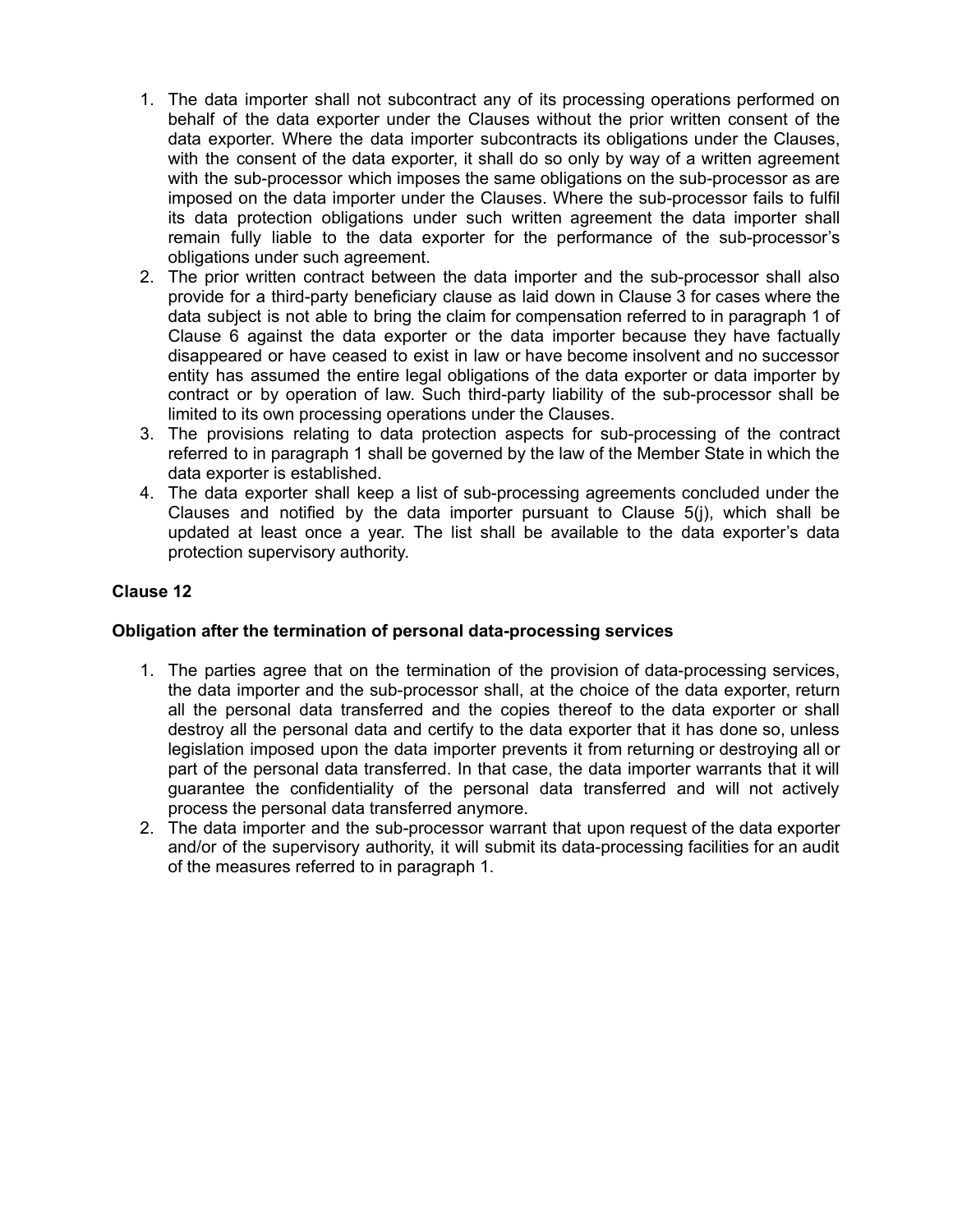# **Appendix 1**

#### **to the Standard Contractual Clauses**

This Appendix forms part of the Clauses and must be completed and signed by the parties

The Member States may complete or specify, according to their national procedures, any additional necessary information to be contained in this Appendix

#### **Data exporter**

The legal entity that entered into the Agreement with DataCamp, Inc. to provide training to individual persons, e.g. employees.

### **Data importer**

DataCamp, Inc. is a provider of online education services on the DataCamp website located at http://www.datacamp.com and a mobile application.

### **Data subjects**

The personal data transferred concern the following categories of data subjects:

- End users of the online education service
- Contacts involved with administering the training, e.g. invoicing contact, group admins

### **Categories of data**

The personal data transferred in relation to the use of DataCamp services may include the following categories of data:

- Personal identifiers: name, email, telephone, avatar
- Electronic identifiers: Device ID, IP address, tracking ID
- Financial data (as applicable): credit card information, billing information and/or transaction information
- Professional data: company name, company domain
- Educational data (if applicable): school name, faculty page, teaching role
- Account information: learning history, exercise submissions

### **Special categories of data (if appropriate)**

#### Not applicable

#### **Processing operations**

The personal data transferred will be subject to the following basic processing activities: Any processing that is required to perform the purposes for which the data exporter entered into the Agreement with the data importer, as described in the Agreement and the DPA.